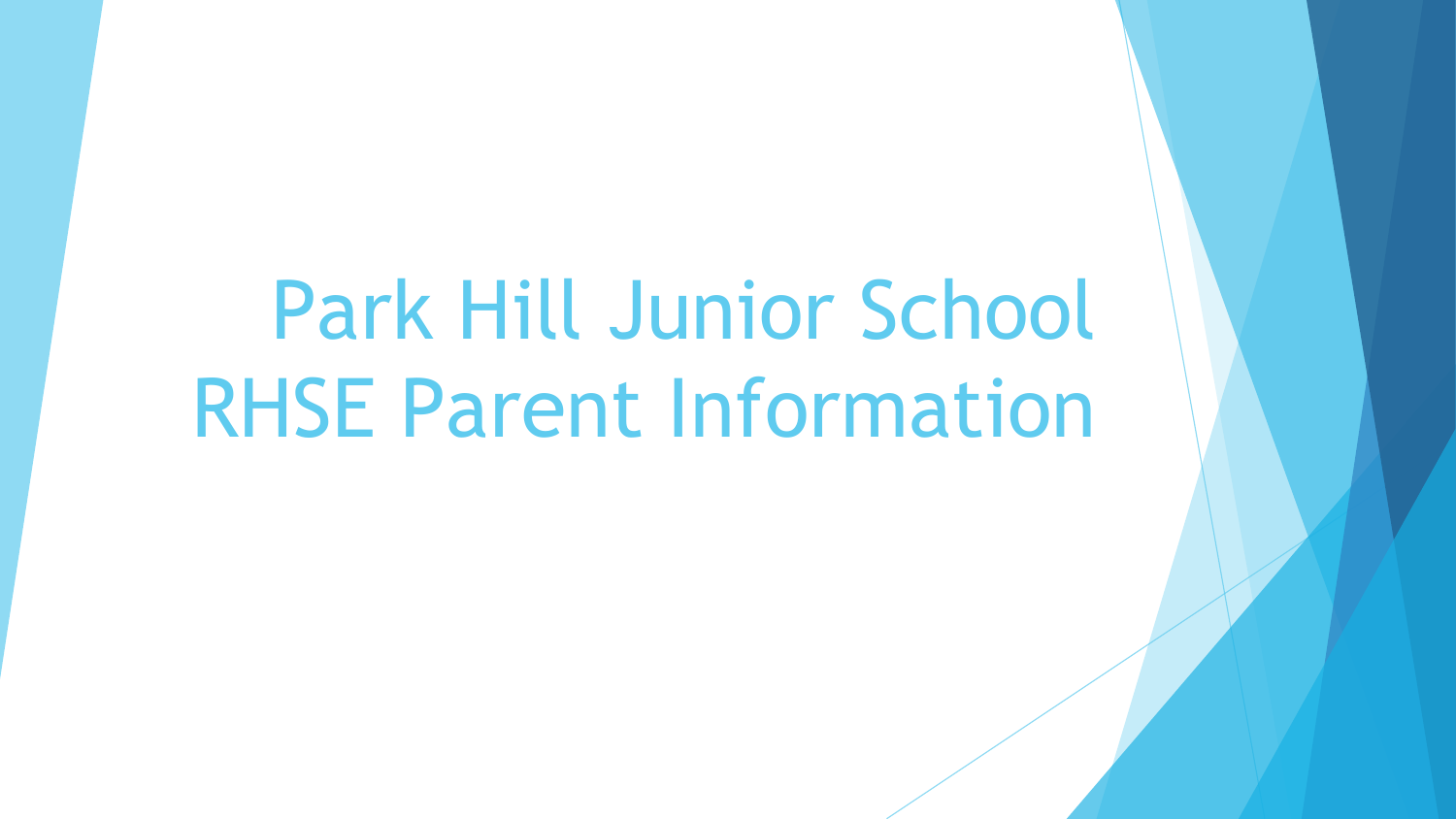#### Home and School Partnership

We aim to inform you of:

- ► The school's legal obligations on Relationships, Health and Sex Education.
- ► Your rights as a parent/carer.

We wish to consult with you on how, what, why and when we intend to teach your children RHSE.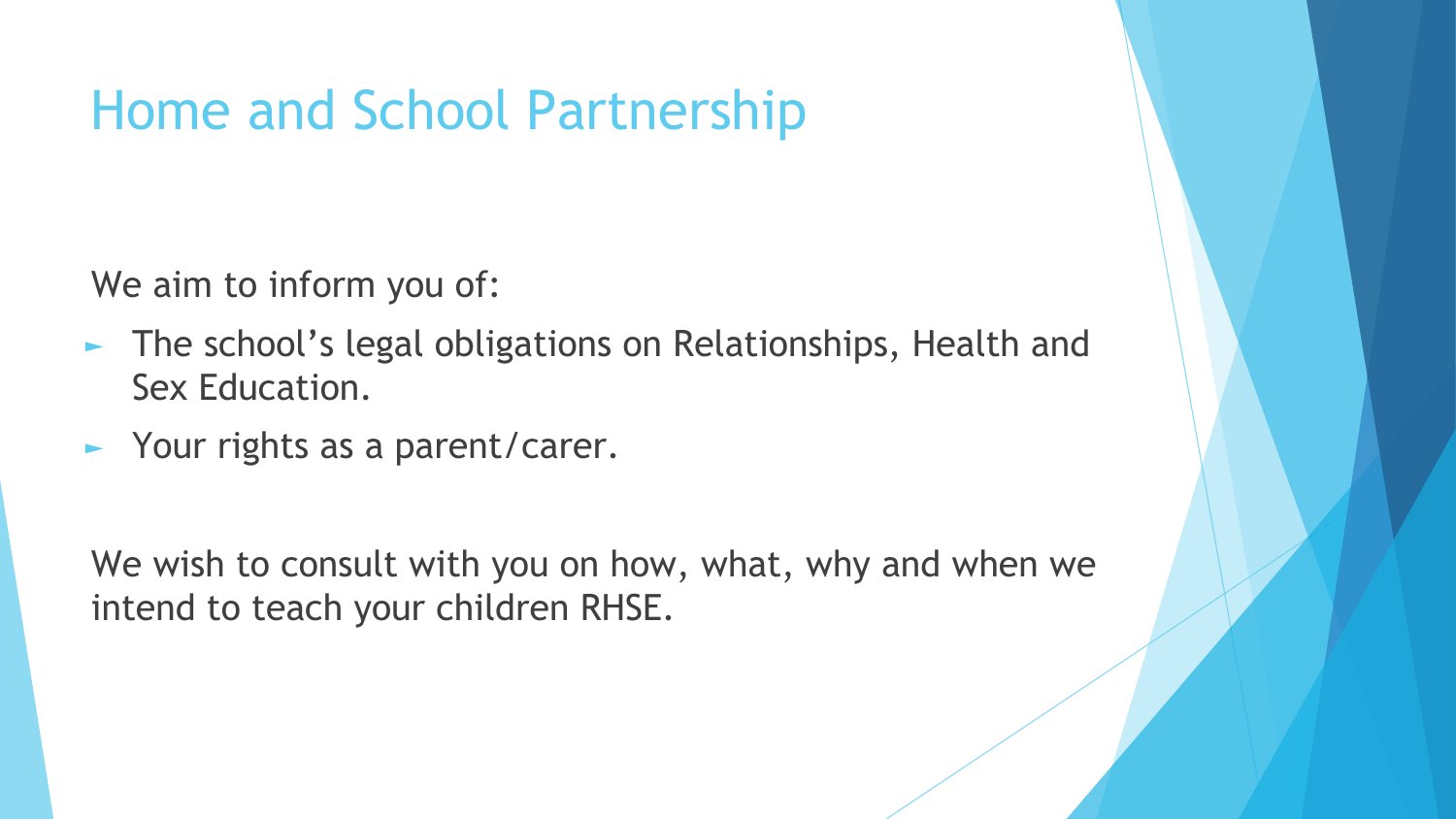#### Common Principles

- ► We all want what is **best for our children**.
- ► We all want to **protect our children and keep them safe**.
- ► We all want our children to be **happy and healthy.**

*High quality RHSE plays a very important part in this.*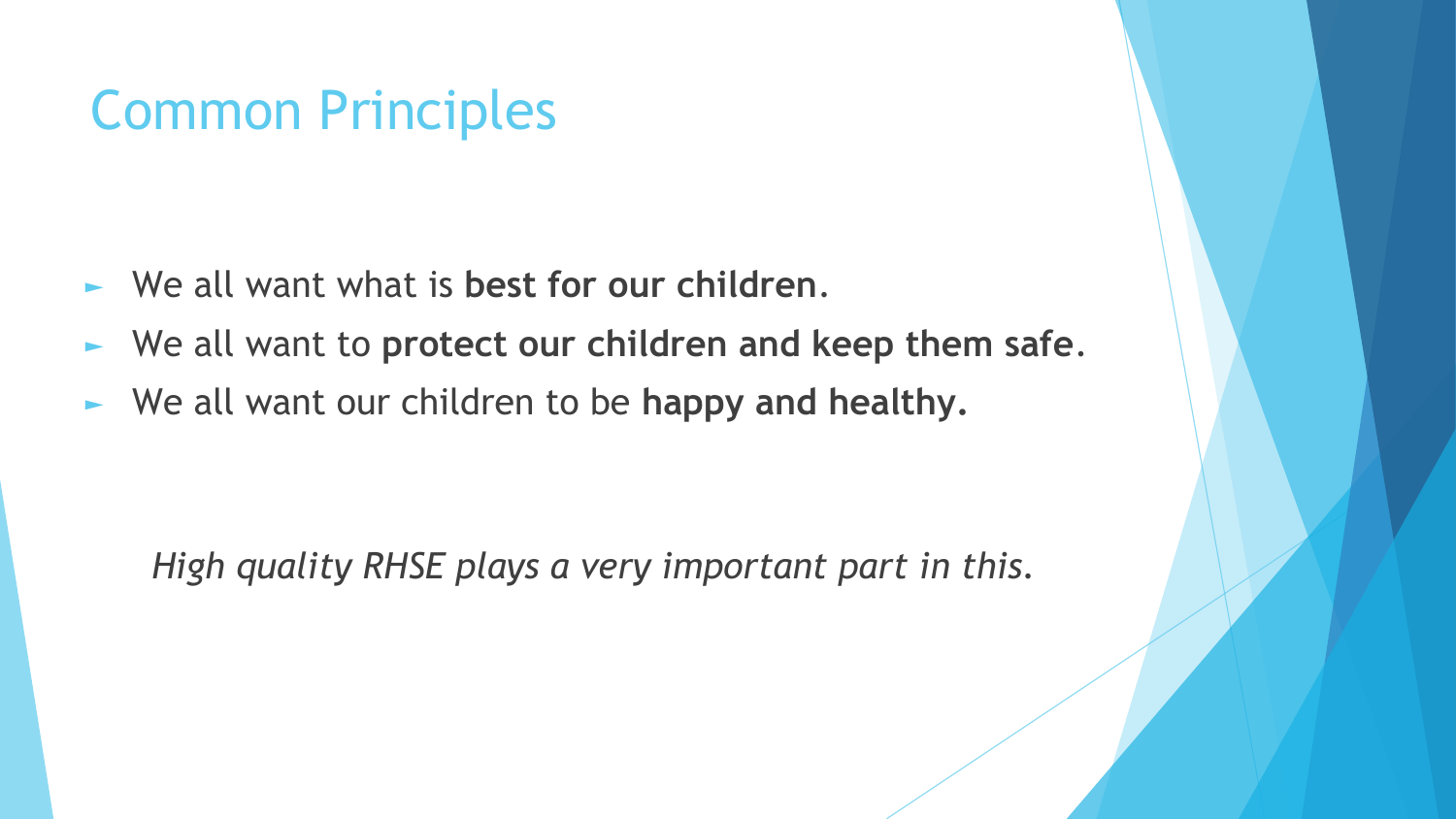#### Changes to the curriculum

From Summer 2021 the Department for Education is making Relationships and Health Education **compulsory in all schools**.

-New guidance focuses on healthy relationships and keeping children safe in the modern world.

-It also covers a wide range of topics relating to physical and mental health, well-being, safeguarding and healthy relationships.

-Learning about the emotional, social and physical aspects of growing up will give young people the information, skills and positive values to have safe and fulfilling relationships and will help them take responsibility for their own well-being.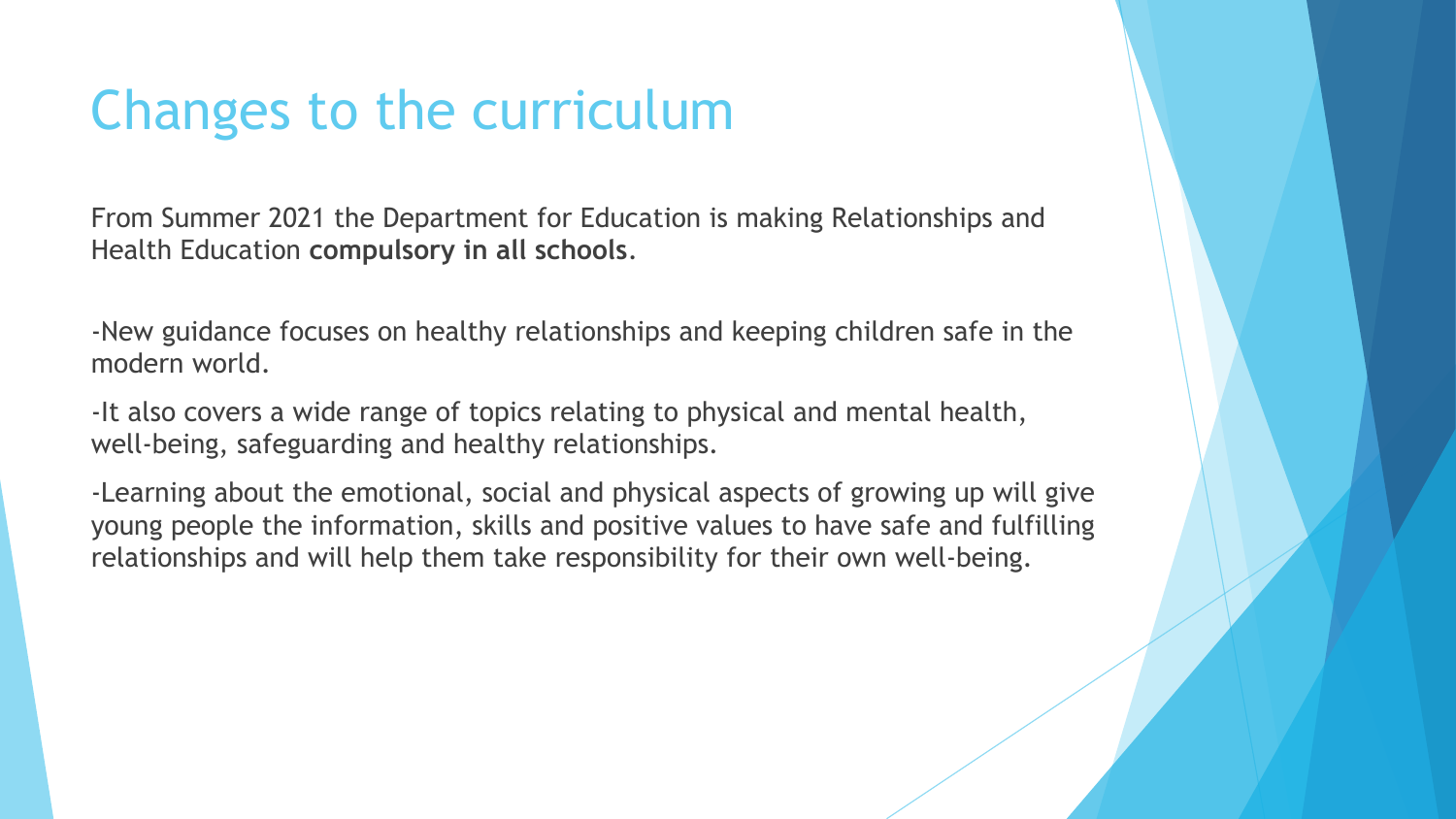#### What must we teach in Primary Schools?

Relationships Education is **COMPULSORY.**

Health Education is **COMPULSORY.**

Sex Education is at the discretion of the school.

**Relationships** Education, Relationships and Sex Education (RSE) and Health Education<br> **Draft statusory mutual** Praft statutory guidance for governing bodies,<br>proprietors, head teachers, principals bodies, prietors, head teachers, principals, senior<br>prietors, head teachers, principals, senior<br>dership teams, teachers

February 2019

**Montgreen**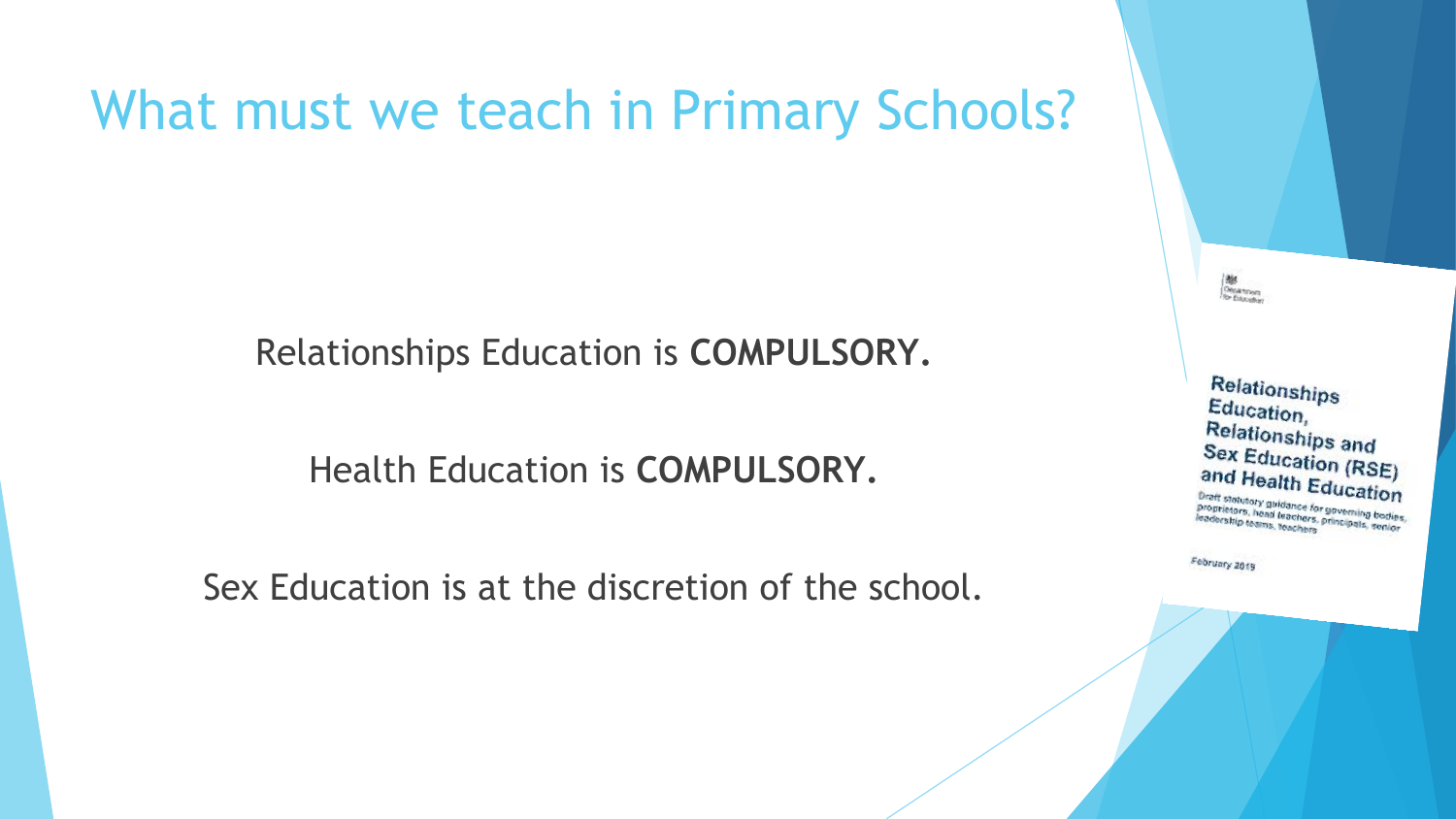#### What does the government say is the aim of Relationships Education?

*'Today's children and young people are growing up in an increasingly complex world and living their lives seamlessly on and offline…children and young people need to know how to be safe and healthy and how to manage their academic, personal and social lives in a positive way.'*

DfE guidance on Relationships Education, Sex Education and Health Education 2019

**Relationships** Education, Relationships and Sex Education (RSE) and Health Education fance for goven rs, head teachers, princip

ebruary 201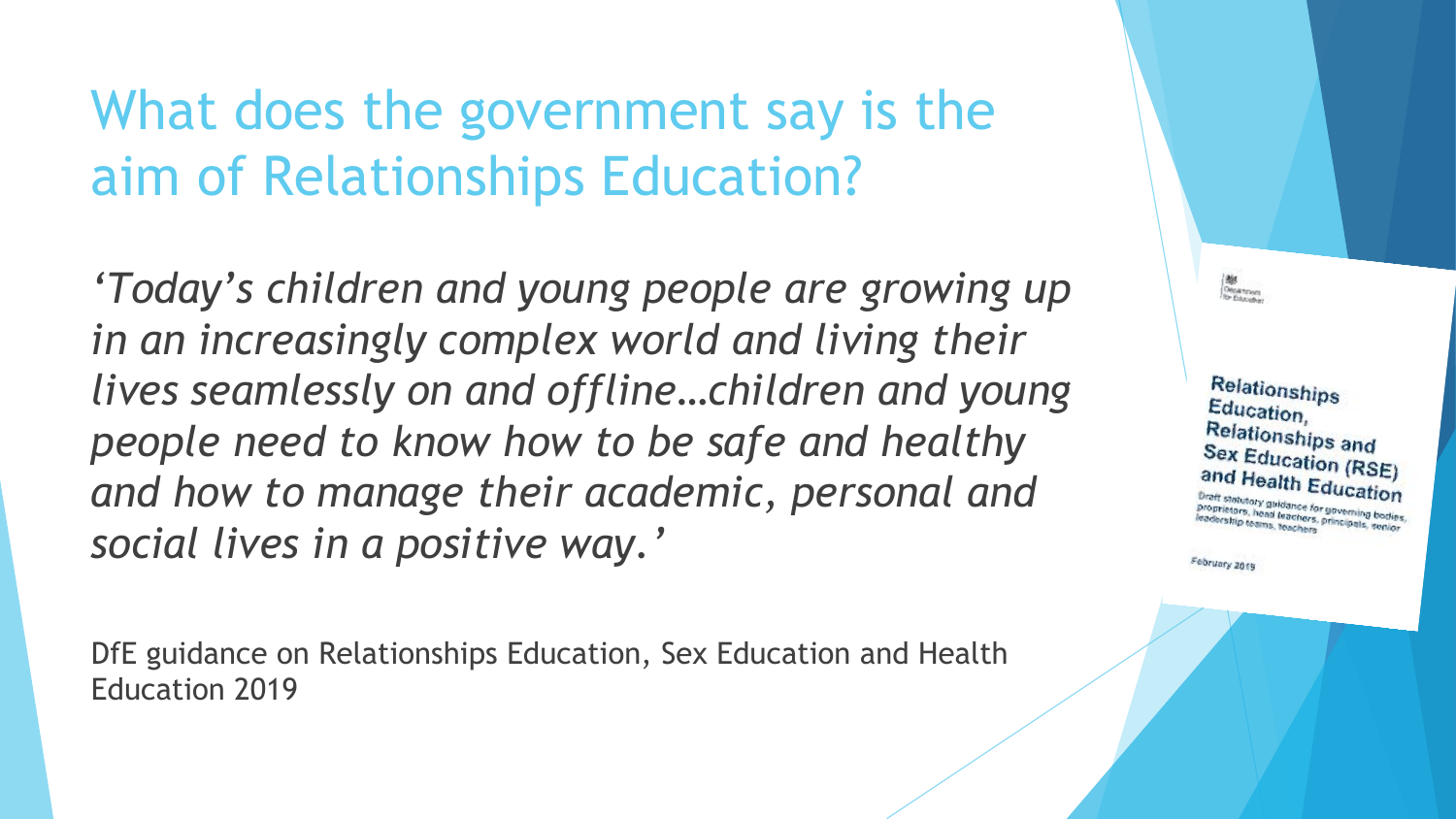#### Relationships Education

- Relationships Education will put into place the building blocks needed for positive and safe relationships including with family, friends and online.
- At Park Hill Junior school your child will be taught; what a relationship is, what family means and who can support them. In an **age-appropriate way** we will cover how to treat each other with kindness, consideration and respect.

**By the end of primary school children would have been taught the following content:**

-Families and people who care for me

- -Caring Friendships
- -Respectful Relationships
- -Online Relationships
- -Being Safe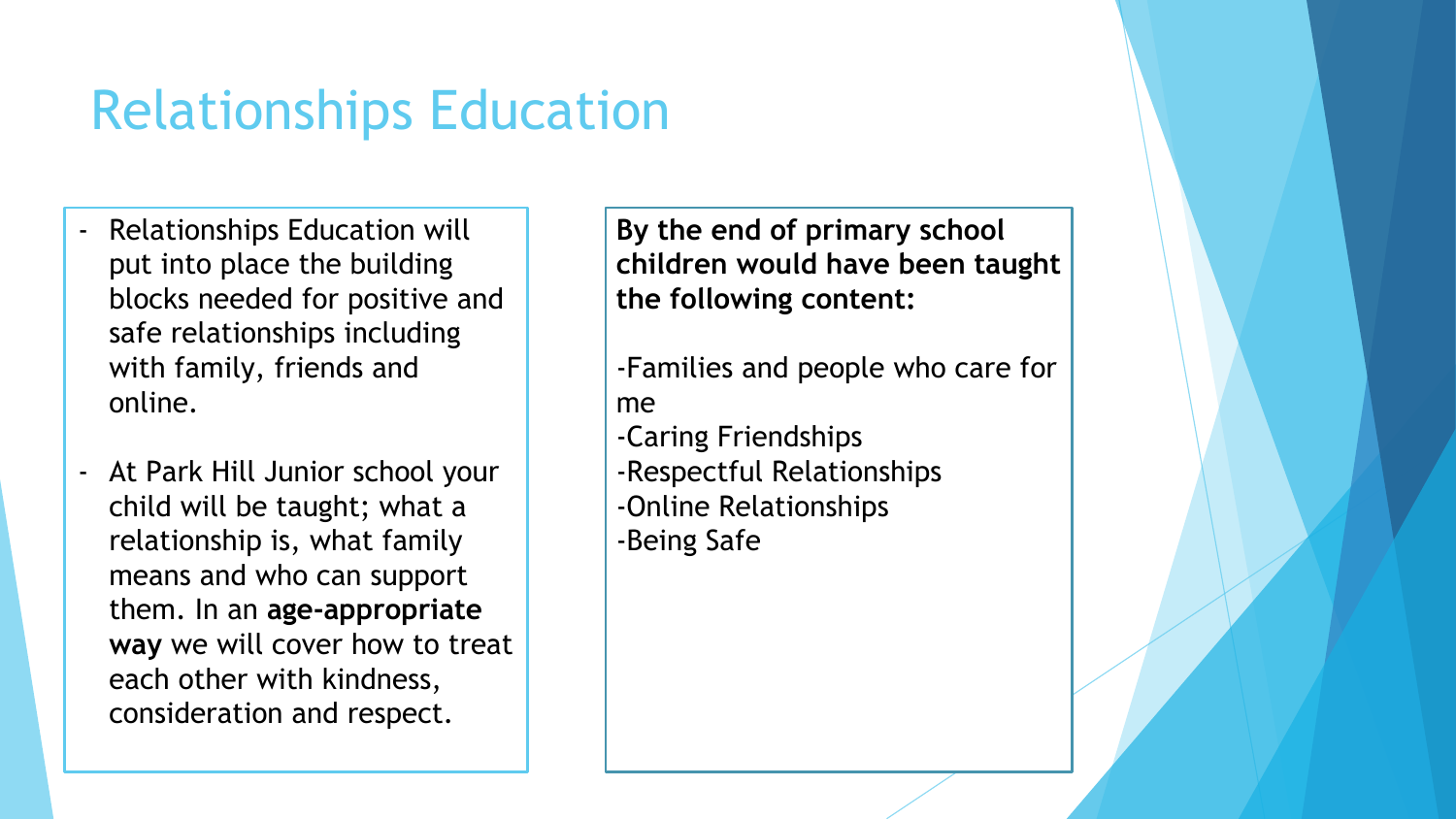#### What does the government say is the aim of Health Education?

*'The aim of teaching pupils about physical health and mental well-being is to give them the information that they need to make good decisions about their own health and well-being. It should enable them to recognise what is normal and what is an issue within themselves and others and, when issues arise, know how to seek support as early as possible from appropriate sources.'*

DfE Primary Health and Mental Well-being 2020

**Relationships** Education, Relationships and Sex Education (RSE) and Health Education Hatutory guidance for governing bodies<br>Mors, head teachers, principals bodies irletors, head teachers, governin<br>Fiship teams, teachers, principals<br>Fiship teams, teachers,

February 201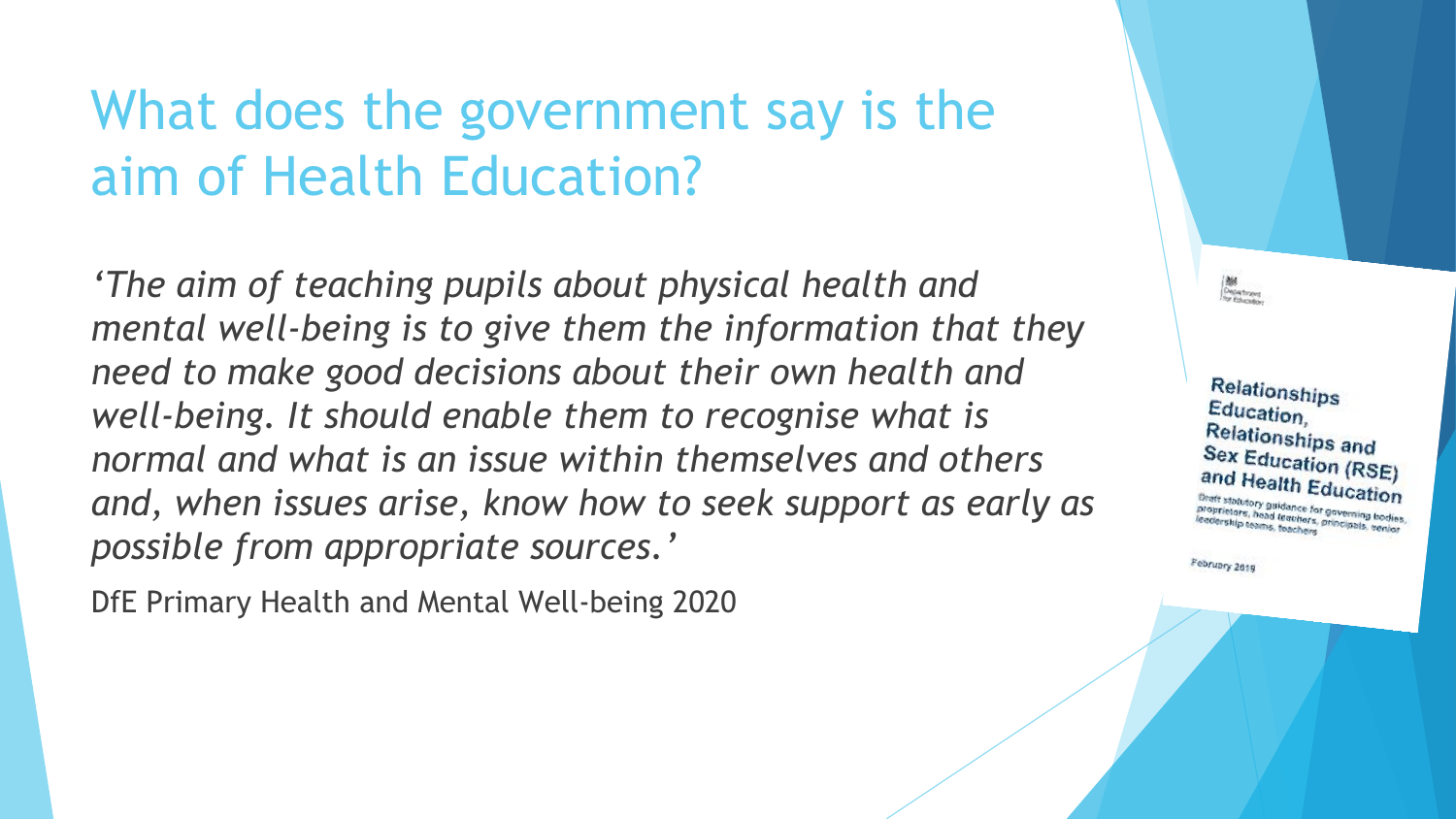# Health Education

Physical and mental well-being are interlinked and it is important that pupils understand that good physical health contributes to good mental well-being and vice versa.



**By the end of primary school children would have been taught content on:**

-Mental well-being -Internet safety and harms -Physical health and fitness -Healthy eating -Facts and risks associated with alcohol and tobacco -Health and prevention -Basic first aid -Changing adolescent body.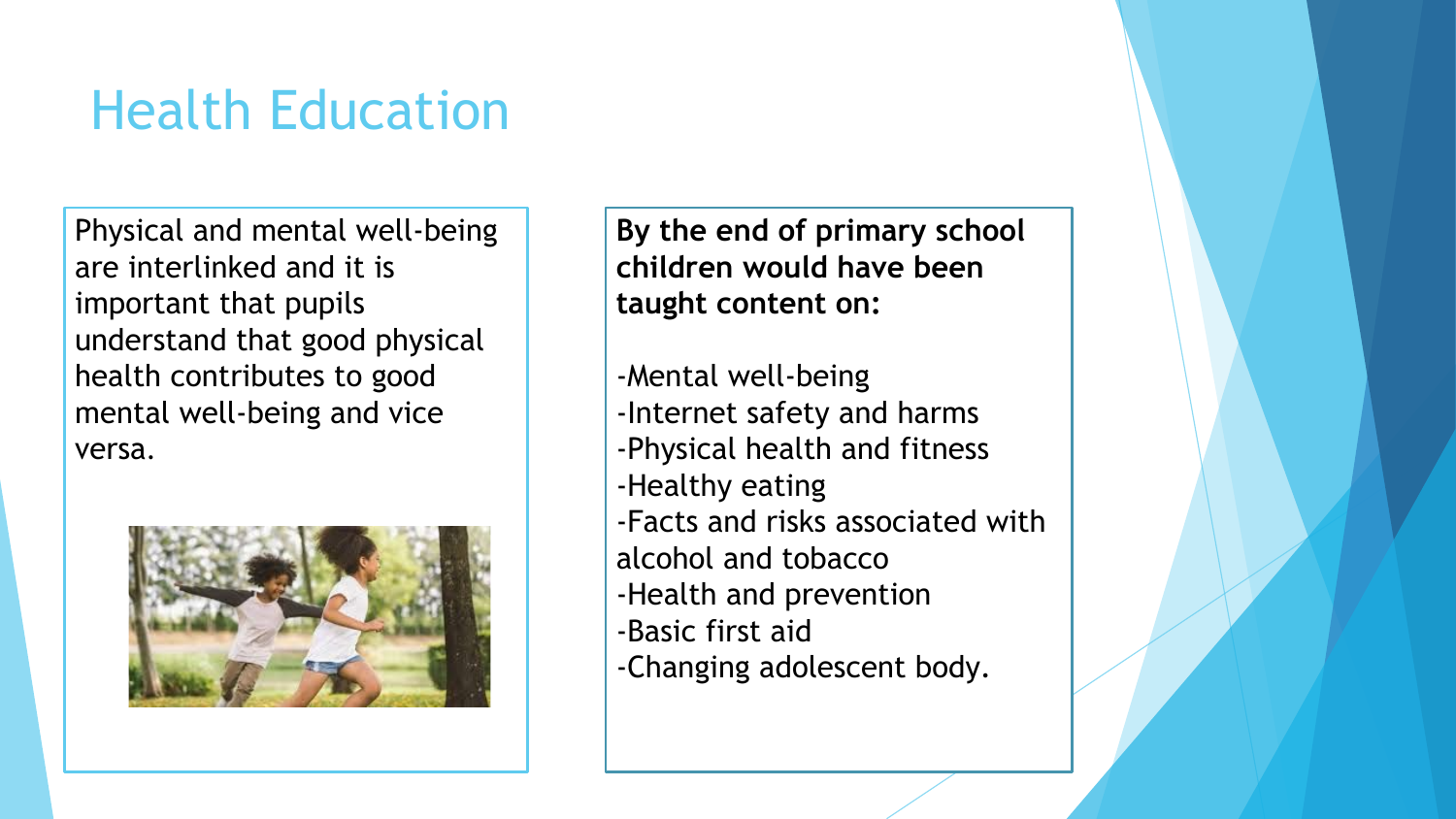#### Delivery of the RHSE Curriculum

- ► We will be delivering our RHSE curriculum through our **Jigsaw** PSHE lessons as well as through our **Christopher Winter Project** scheme of work and **science lessons**.
- ► We will be teaching the **statutory requirements** from the RHSE and science curriculums
- $\blacktriangleright$  We may teach some of the content of the previous year group if there are gaps in learning due to last year's lockdown.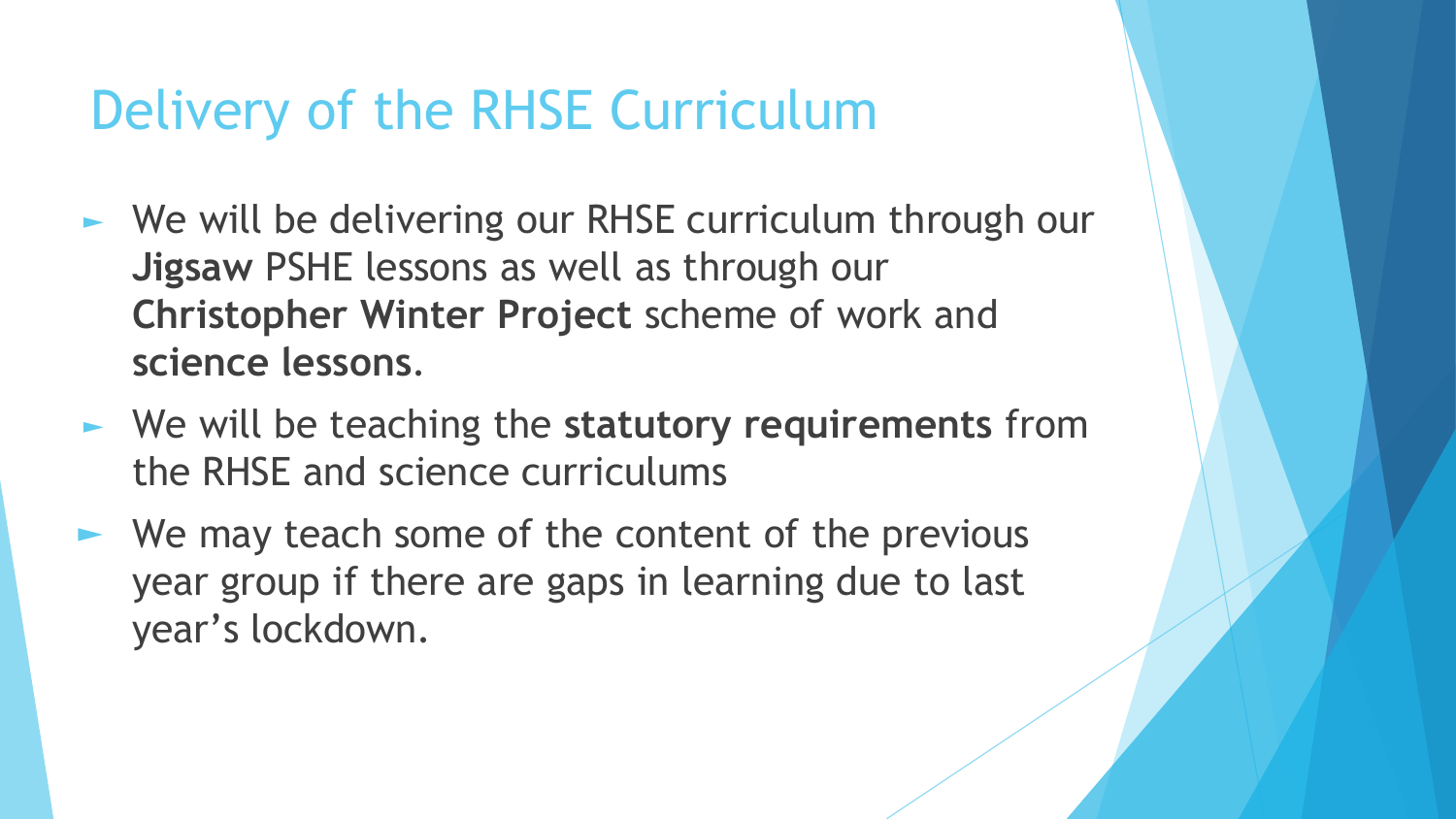#### Why is it important to teach RHSE?

- ► RHSE can help prevent prejudice and racism through its emphasis on equality and respect.
- ► It promotes healthy gender relationships and critical thinking skills.
- ► RHSE foregrounds the importance of consent.
- ► 70% of young people say they wanted to know more at their first sexual experience, and that they wanted to get this information from school.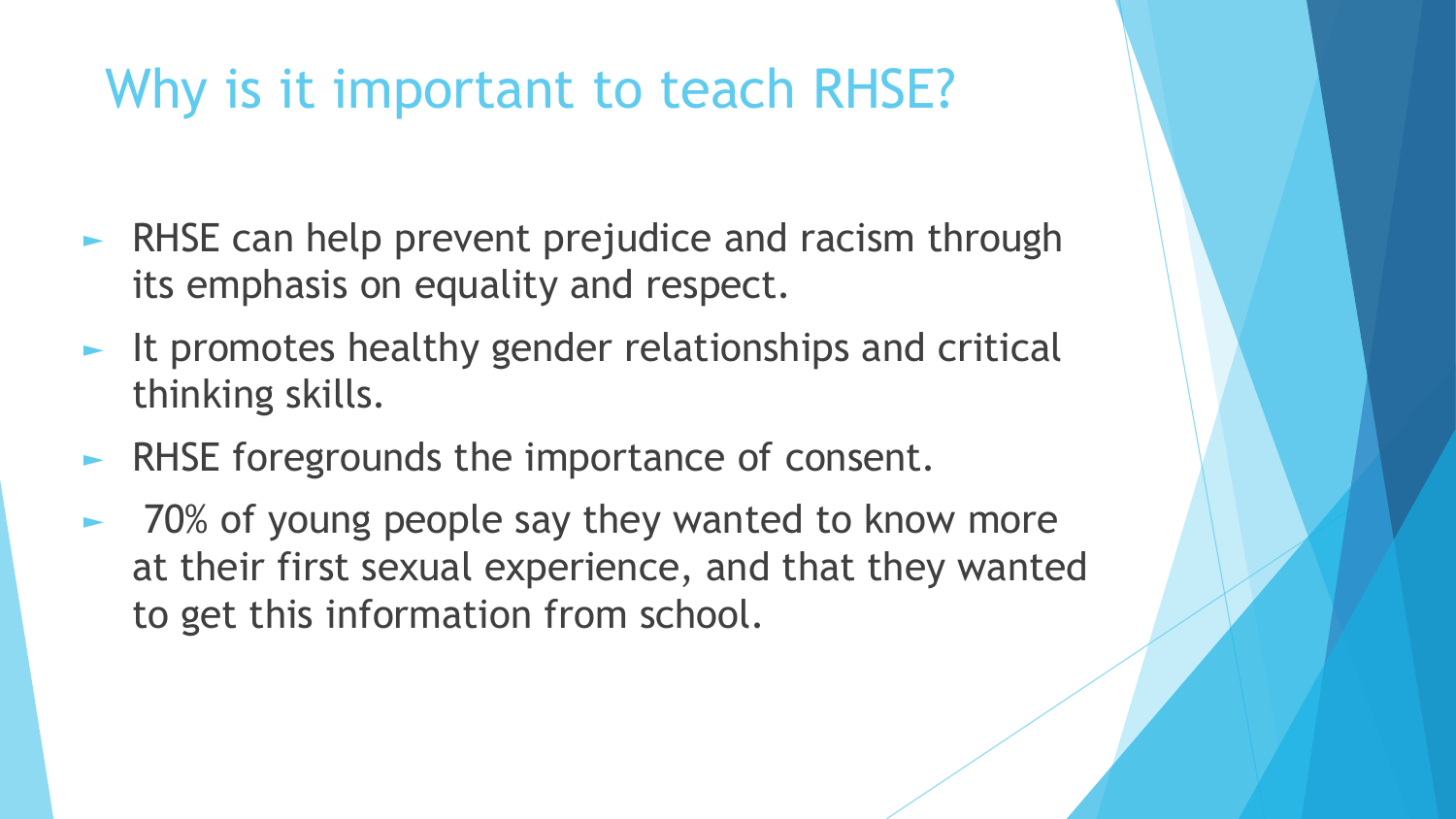# What is happening in Croydon?

- ► Nearly half of the children in Croydon are overweight or obese.
- ► Croydon has a higher rate of teenage pregnancy than other parts of the country.
- ► 3,500 children had to have hospital treatment for tooth decay in 2017-18.
- ► 12.8% of children in England have a mental health disorder (2017) and 5% have two or more.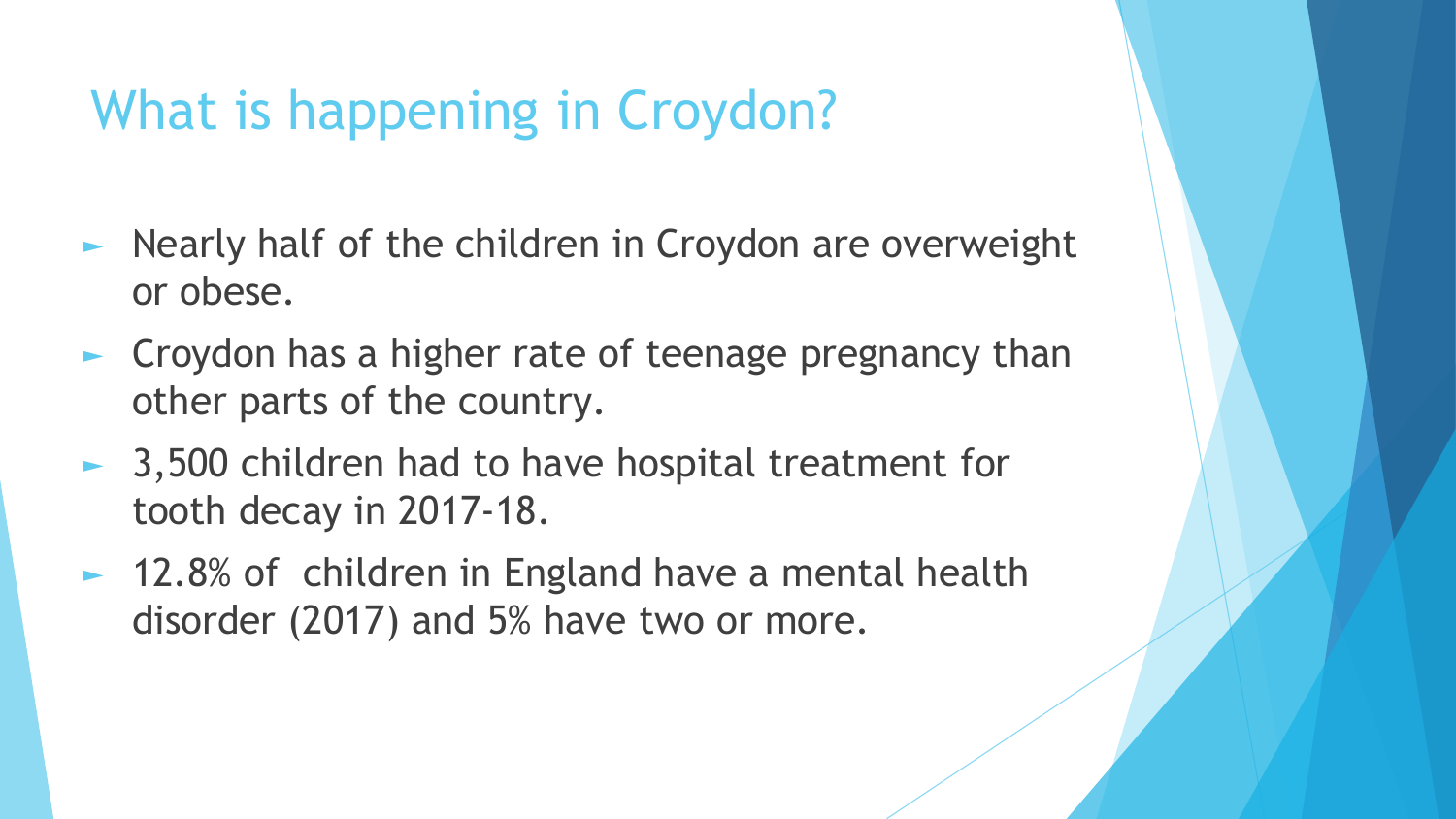#### The Christopher Winter Project

The Christopher Winter Project scheme of work provides our children with the knowledge, understanding and skills that enable them to make choices that lead to a healthy lifestyle and develop to their full potential.

Our Relationships and Sex Education programme teaches children about respectful relationships, care and consideration for themselves and others, personal hygiene, parts of the body, puberty, change and reproduction. The programme also aims to equip them with the social skills that enable them to make informed decisions in relation to relationships.

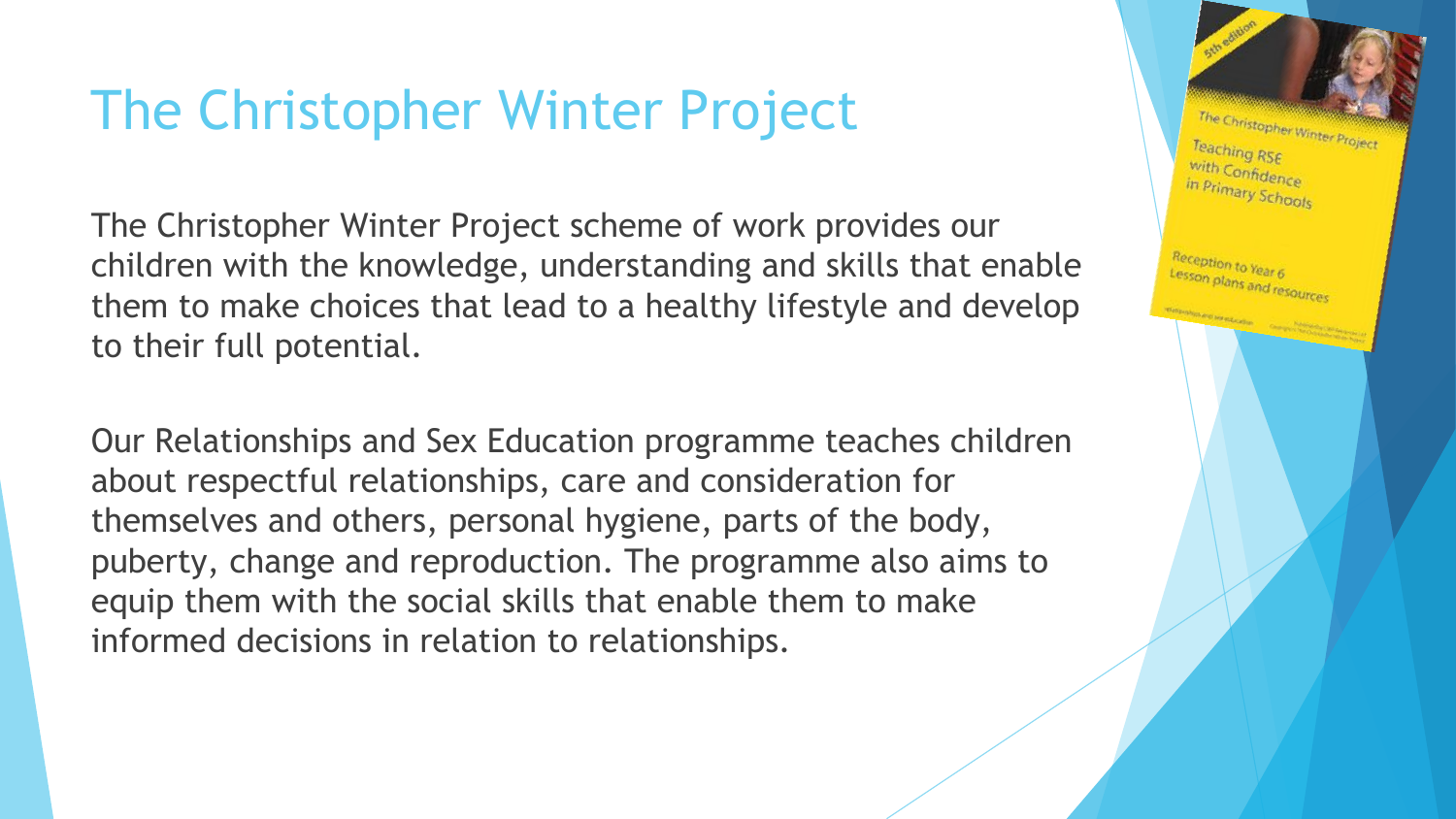#### What does a typical lesson look like?

**Before teaching any RHSE lesson at Park Hill Junior School teachers will establish these ground rules:**

- ► Nobody will be made to talk about anything they don't want to.
- ► We will use the correct names for parts of our bodies and the things they can do.
- ► If we are worried or scared about anything we can talk to our teacher after the lesson.
- ► Anything we say in this lesson will be kept private, unless we say something that makes our teacher think we need help. If that happens they might have to tell other grown-ups who can keep us safe.
- ► We will be polite and respectful to everyone at all times.
- If anyone continues to break our agreement, the consequence will be a lunch time reflection.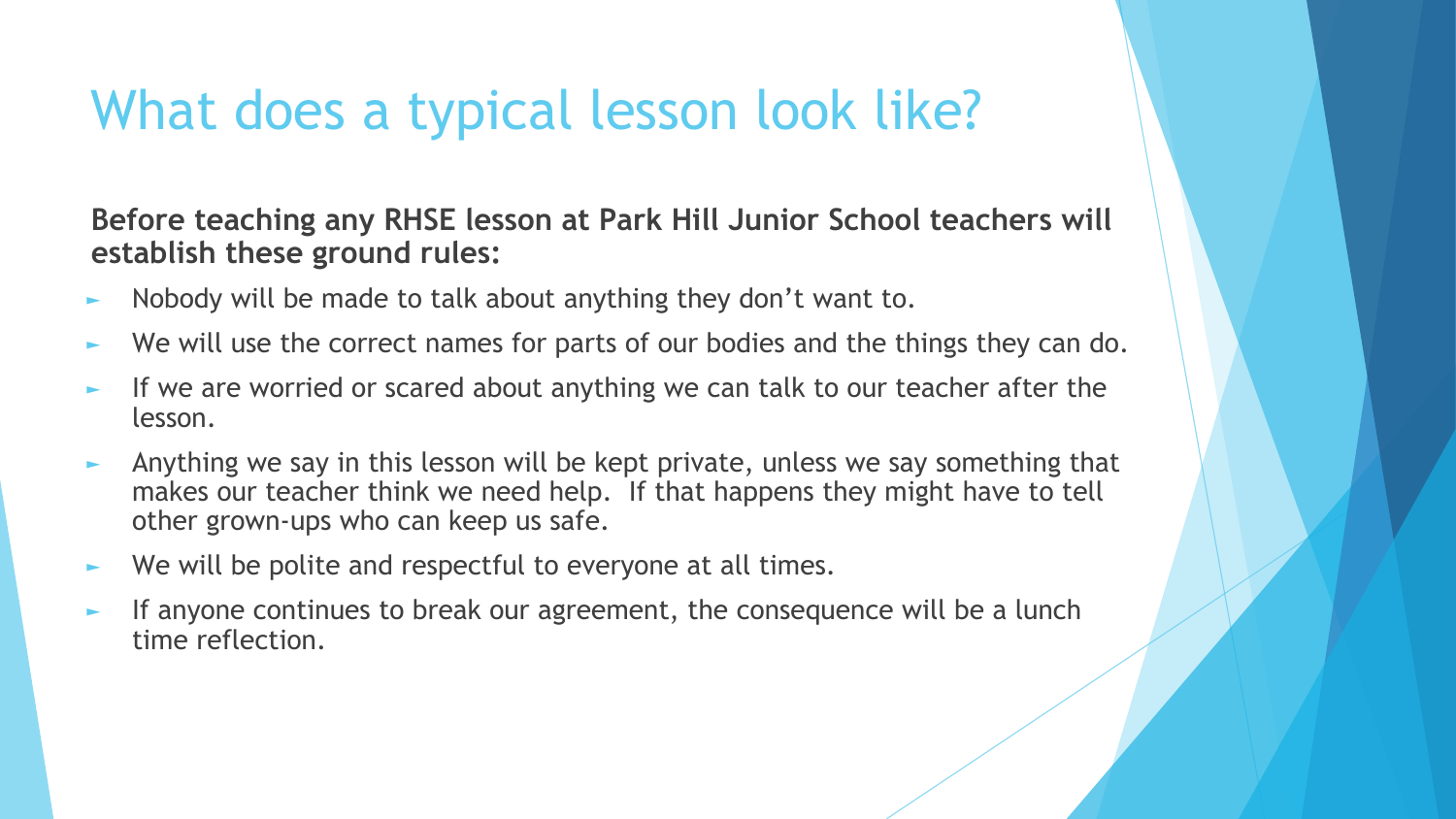#### What does a typical lesson look like?

- ► All year groups are taught by their class teachers who are trained in delivering high quality RHSE lessons.
- ► In Years 3 and 4 all children learn together.
- ► In Years 5 and 6 children are separated into gender groups to learn about specific changes that can occur within their own and others' bodies as they go through puberty. We find that this helps children feel more confident to ask questions. They also have the opportunity to learn about one another.
- ► Children have the opportunity to write any questions on a piece of paper at the end of the lesson. Teachers then read all questions confidentially and only answer those that are age appropriate. This helps to carefully monitor questions and only share what is appropriate for their cohort.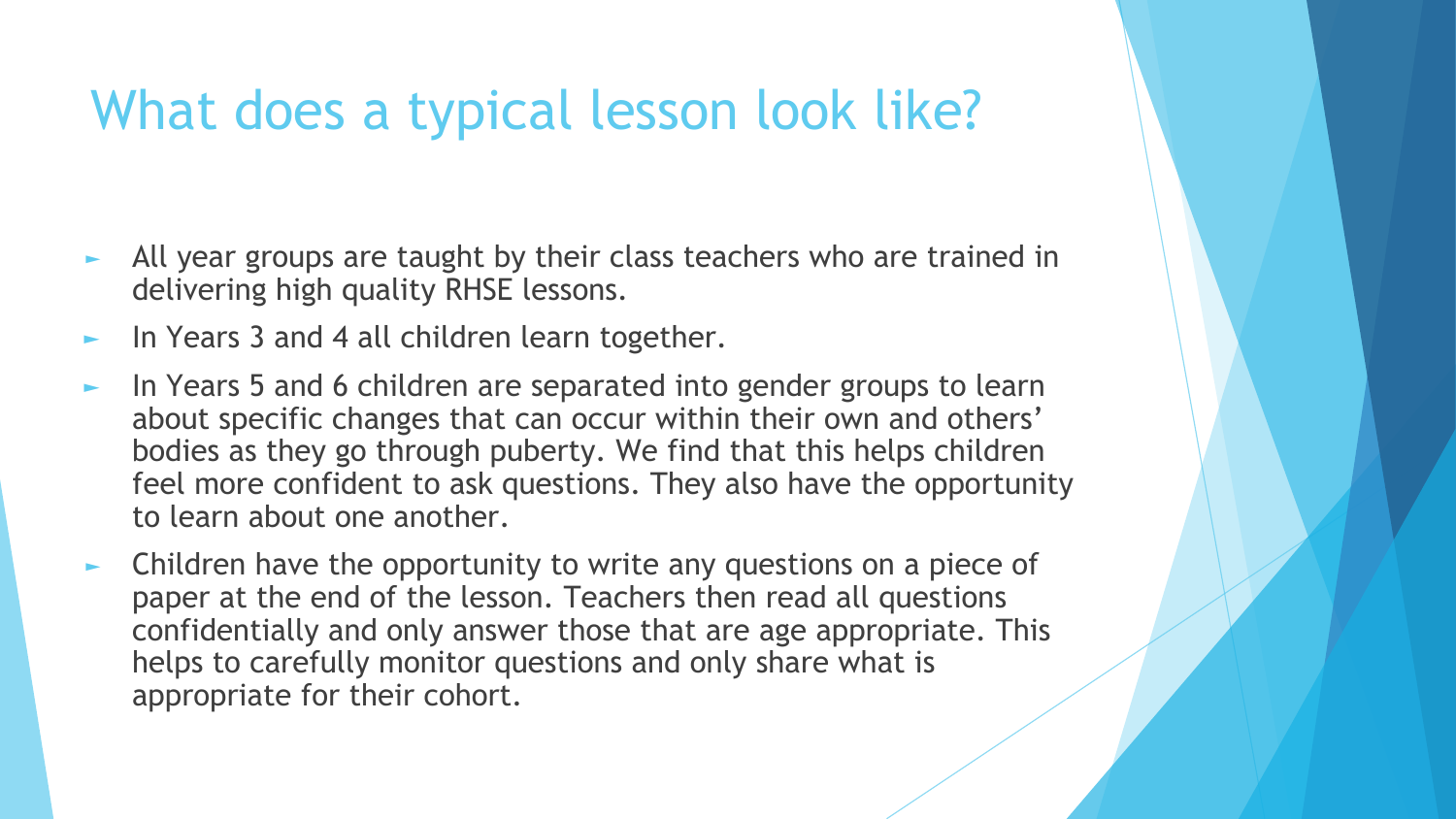#### Parental right to withdraw

- ► The CWP resource forms a spiralling curriculum of Relationships and Sex Education. The Sex Education element of the scheme of work as a whole is in line with the science curriculum. Lessons on puberty form part of the **statutory** Health Education which means parents do not have the right to withdraw their children from these particular lessons.
- ► The one exception would be a session in Year 6 which includes **age appropriate** discussions on how a baby is conceived and born. If as a parent/carer you feel that this lesson is not appropriate for your child then you would have the right to excuse your child from this lesson only.

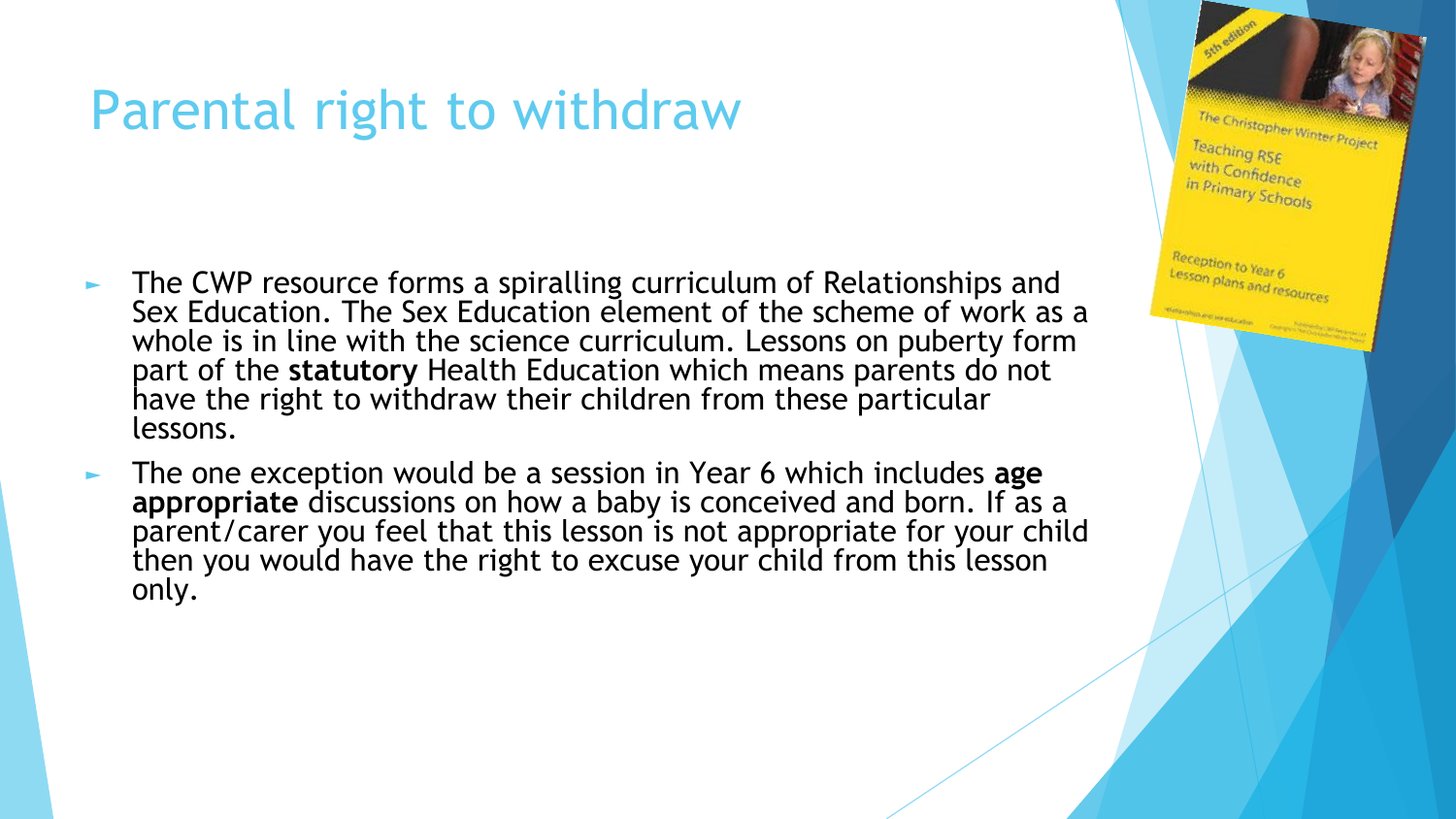### What does the government say about Sex Education in Primary Schools?

- ► *'Many primary schools already choose to teach some aspects of sex education and will continue to do so, although it is not a requirement.*
- ► *It is important that the transition phase before moving to secondary school supports pupils' ongoing emotional and physical development effectively. The department continues to recommend therefore that all primary schools should have a sex education programme tailored to the age and the physical and emotional maturity of the pupils. It should ensure that both boys and girls are prepared for the changes that adolescence brings and – drawing on knowledge of the human life cycle set out in the national curriculum for science - how a baby is conceived and born.'*

DfE Guidance on Relationships Education (Primary) June 2020

**Relationships** Education, Relationships and Sex Education (RSE) and Health Education atutory guidance for governing bodies<br>fors, head teachers, principals bodies dors, head teachers, principal<br>hip teams, teachers, principal

February 2019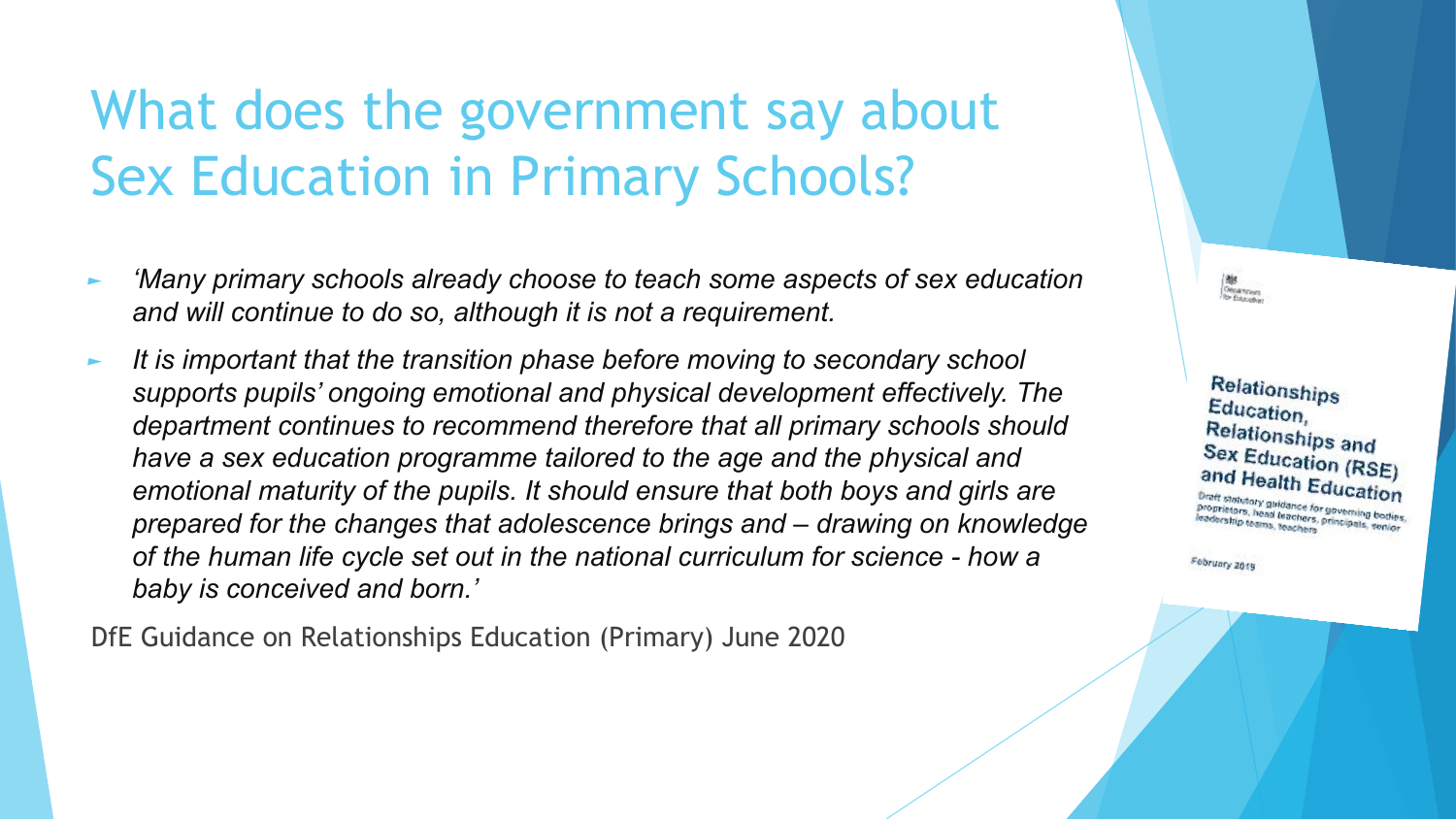#### Christopher Winter Project Curriculum overview:

**CWP Curriculum Overview** 

Growing and Caring

Year<sub>2</sub> **Differences** Year<sub>2</sub> **Valuing Difference**<br>and Keeping Safe

Puberty

Lesson 1: Our D Lesson 3. L.

**The Color** 

Lesson a

Lesson 2: Growing Clean son 3: Families **Benediation** 

| <b>Year Group</b> | <b>Theme</b>                                  | <b>Lessons:</b>                                                                                                                                                |  |
|-------------------|-----------------------------------------------|----------------------------------------------------------------------------------------------------------------------------------------------------------------|--|
| Year 3            | Valuing difference<br>and keeping safe        | Lesson 1: Differences in Male and Female<br>Lesson 2: Personal Space<br>Lesson 3: Family Differences                                                           |  |
| Year 4            | Growing up                                    | Lesson 1: Growing and Changing<br>Lesson 2: What is puberty?<br>Lesson 3: Puberty changes and<br>Reproduction.                                                 |  |
| Year 5            | Puberty                                       | Lesson 1: Talking about puberty<br>Lesson 2: Male and Female changes<br>Lesson 3: Puberty and Hygiene<br>Lesson 4: Respect and Equality                        |  |
| Year 6            | Puberty,<br>Relationships and<br>Reproduction | Lesson 1: Puberty and Reproduction<br>Lesson 2: Understanding Relationships<br>Lesson 3: Conception and Pregnancy*<br>Lesson 4: Communicating in Relationships |  |

\* Year 6, lesson 3 on age appropriate conception and pregnancy, parents are able to withdraw their child from only this lesson. All other lessons fall under the statutory guidance for Science and Health curriculums.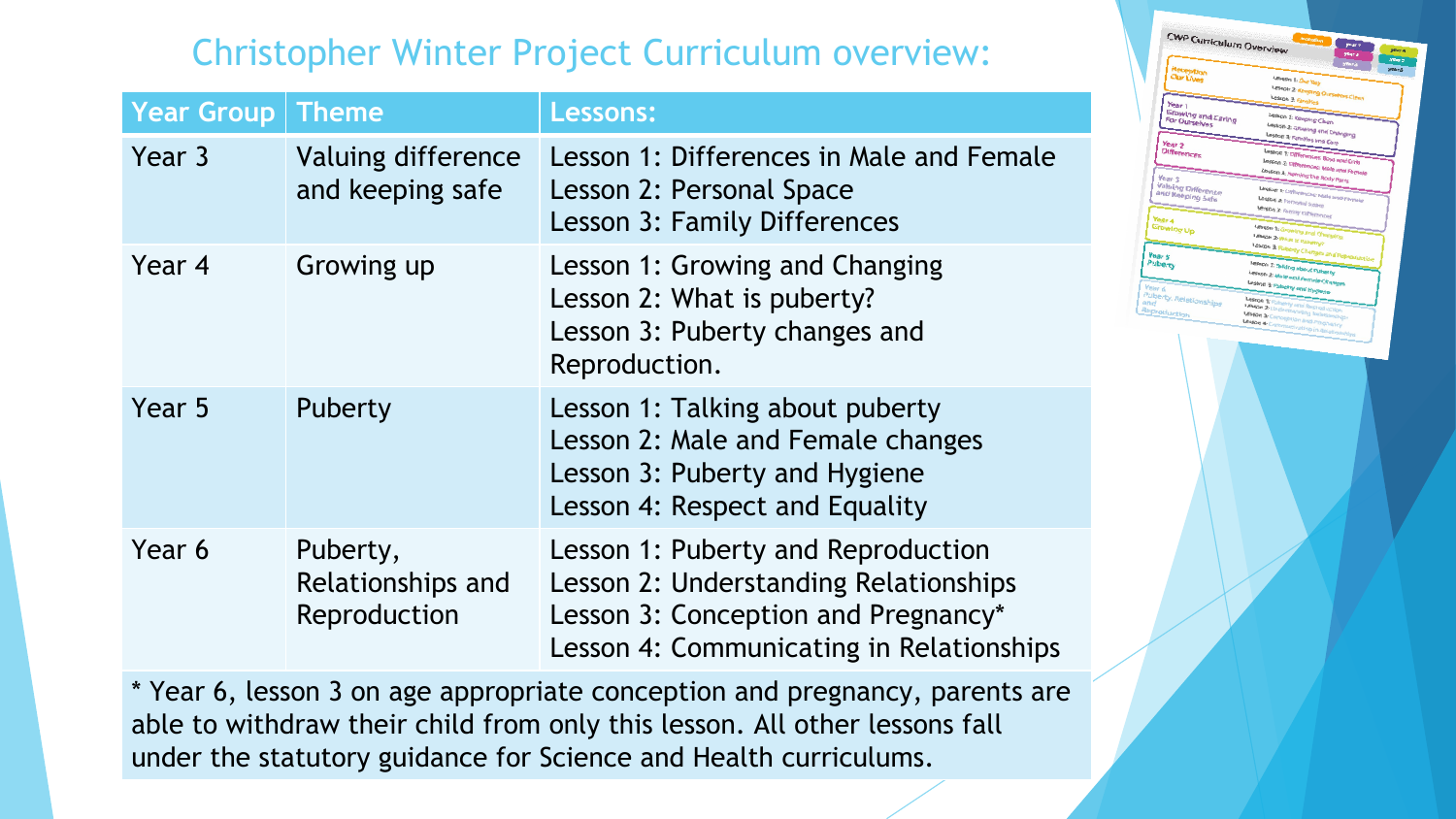

- Alongside the Christopher Winter Project which is the scheme of work we use to teach RHSE, Park Hill Junior School is also using the Jigsaw approach to PSHE.
- Jigsaw is a teaching and learning program which includes the statutory RHSE and has a strong focus on emotional and mental health and well-being.
- Jigsaw believes that this is vital to support children's development and to underpin their learning capacity and that is the most effective when parents and carers work in partnership with the school. They, like us and parents, want children to be safe, healthy and happy. Jigsaw is respectful of the faiths, beliefs and contexts of our children and their families.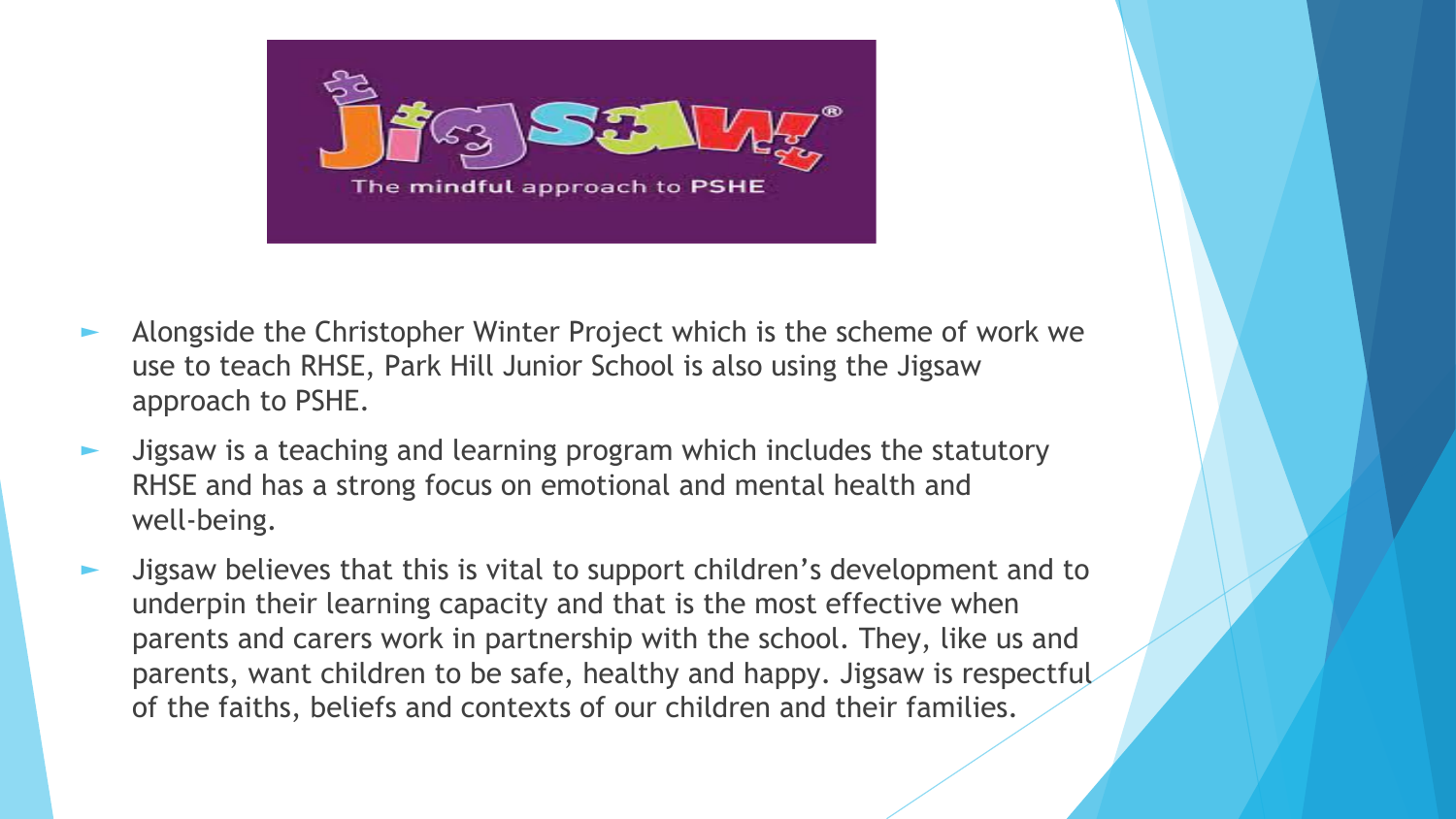The mindful approach to PSHE

Jigsaw is a comprehensive scheme of work for the whole primary school. The Jigsaw teaching materials integrate; Personal, Social Health Education (PSHE), emotional literacy, social skills, mindfulness and spiritual development in a whole school approach.

The expectations of the DfE Relationships and Health Education guidance are woven throughout Jigsaw. The content is delivered under six headings, each containing six lessons.

#### **The six headings are:**

- -Being me in My World
- -Celebrating Differences
- -Dreams and Goals
- -Healthy Me
- -Changing Me
- -Relationships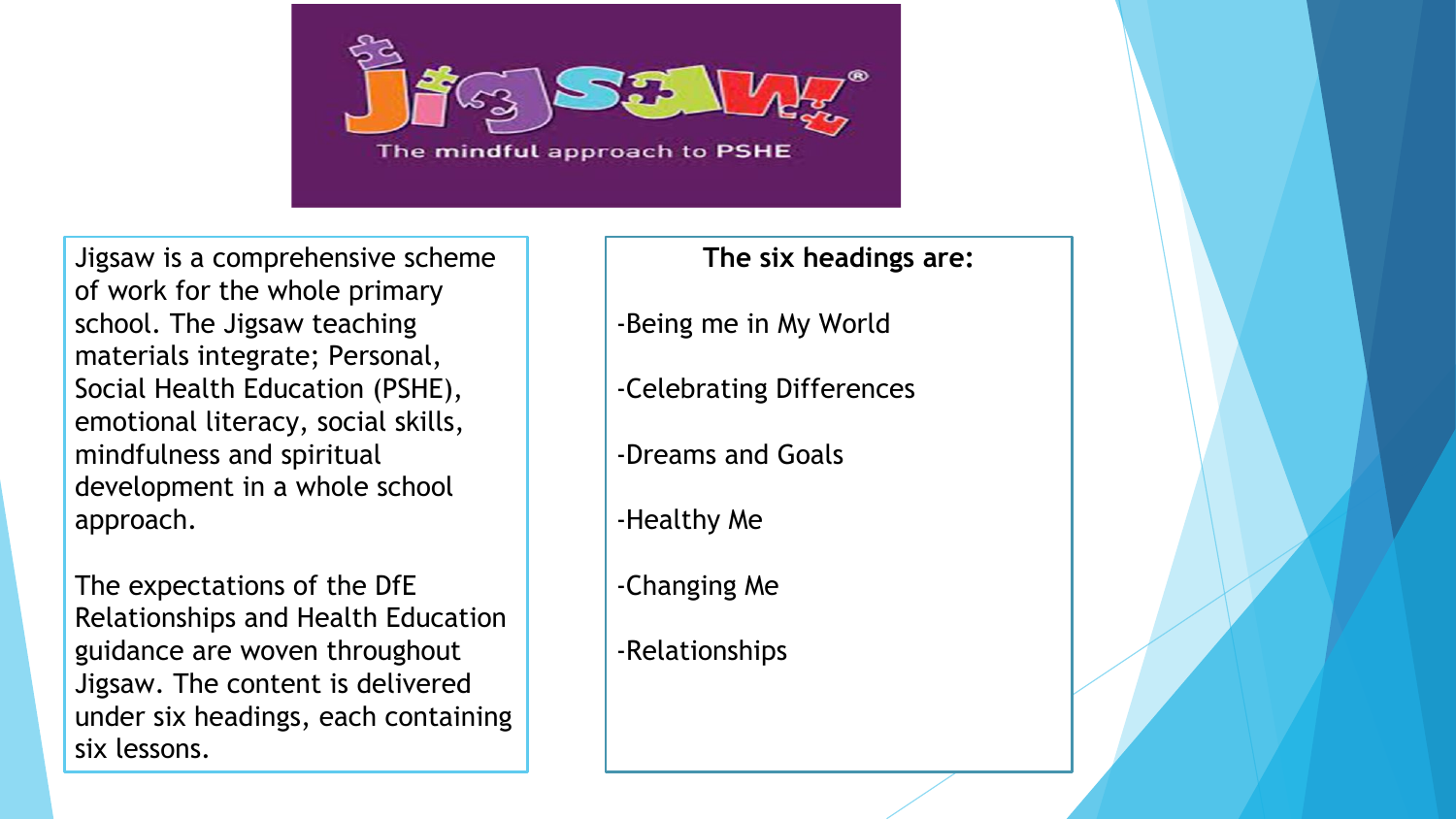# Statutory Science

 **In KS2 Science children are required to:**

- Understand that the life processes common to humans and other animals including nutrition, growth and reproduction.
- Learn about the main stages of the human life cycle.

#### **In Years 5 and 6 children will learn to:**

- Describe the differences in the life cycles of a mammal, an amphibian, an insect and a bird
- Describe the life process of reproduction in some plants and animals
- Describe the changes as humans develop to old age
- Recognise that living things produce offspring of the same kind, but normally offspring vary and are not identical to their parents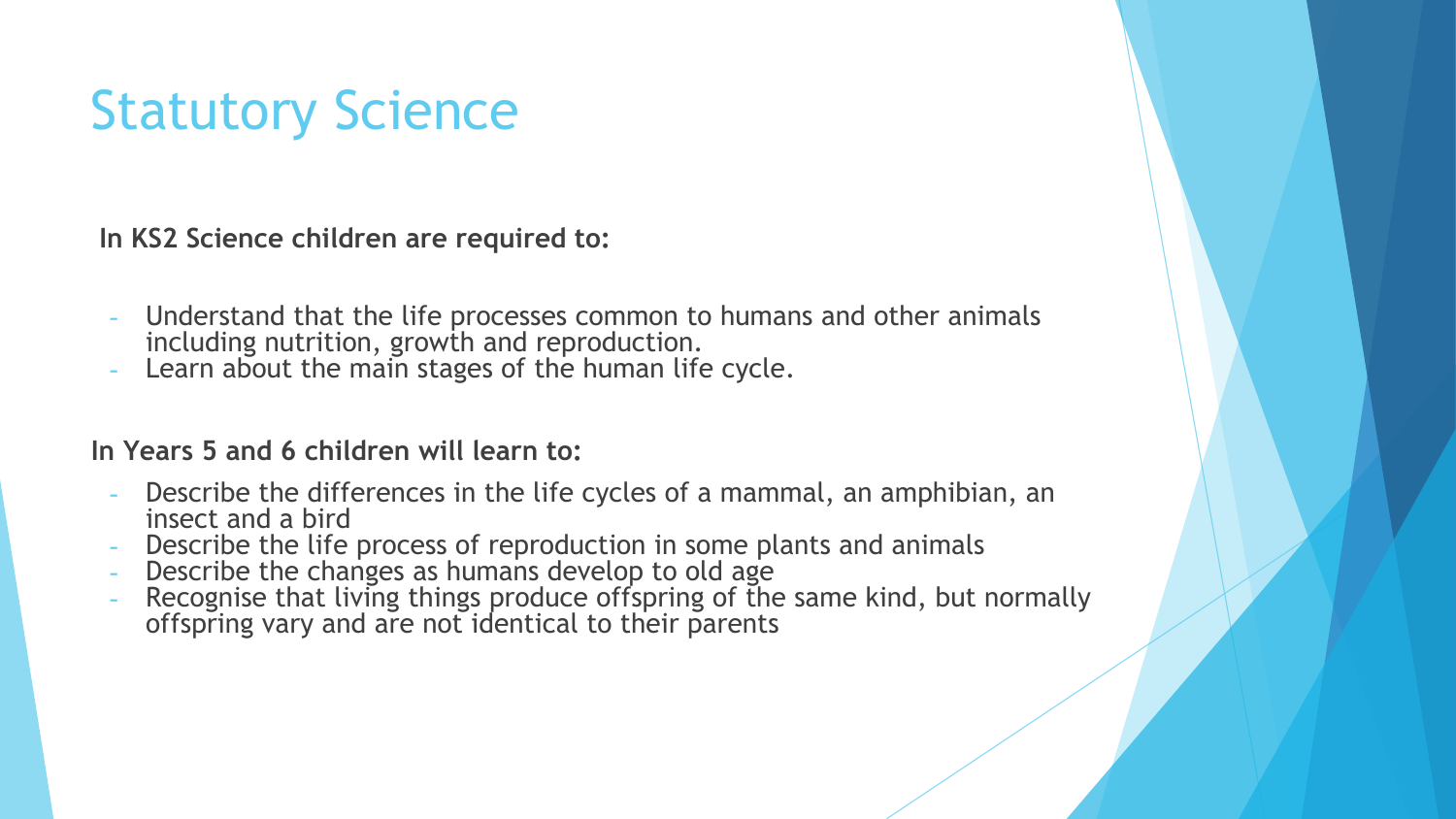# How does the RHSE curriculum fit together?

| <b>Topic</b>                     | <b>Relationships education</b>                                               | National curriculum science                                                              | <b>Health education</b>                                                                          |
|----------------------------------|------------------------------------------------------------------------------|------------------------------------------------------------------------------------------|--------------------------------------------------------------------------------------------------|
| Parts of the body                | Safe/unsafe contact<br>Privacy and boundaries<br>Responding safely to adults | Identify, name and label the<br>main parts of the body                                   | Hygiene<br>Healthy behaviours (eg diet and<br>sleep)                                             |
| <b>Growing up and</b><br>puberty | Stereotyping and prejudice<br>Respect<br>Permission-giving                   | The changes as humans develop<br>into old age                                            | The changing adolescent body<br>Understanding emotions<br>Seeking help when unwell or<br>unhappy |
| <b>Reproduction</b>              | The role of families in caring<br>for babies and children                    | The different types of<br>reproduction<br>How animals including humans<br>have offspring | Menstrual wellbeing                                                                              |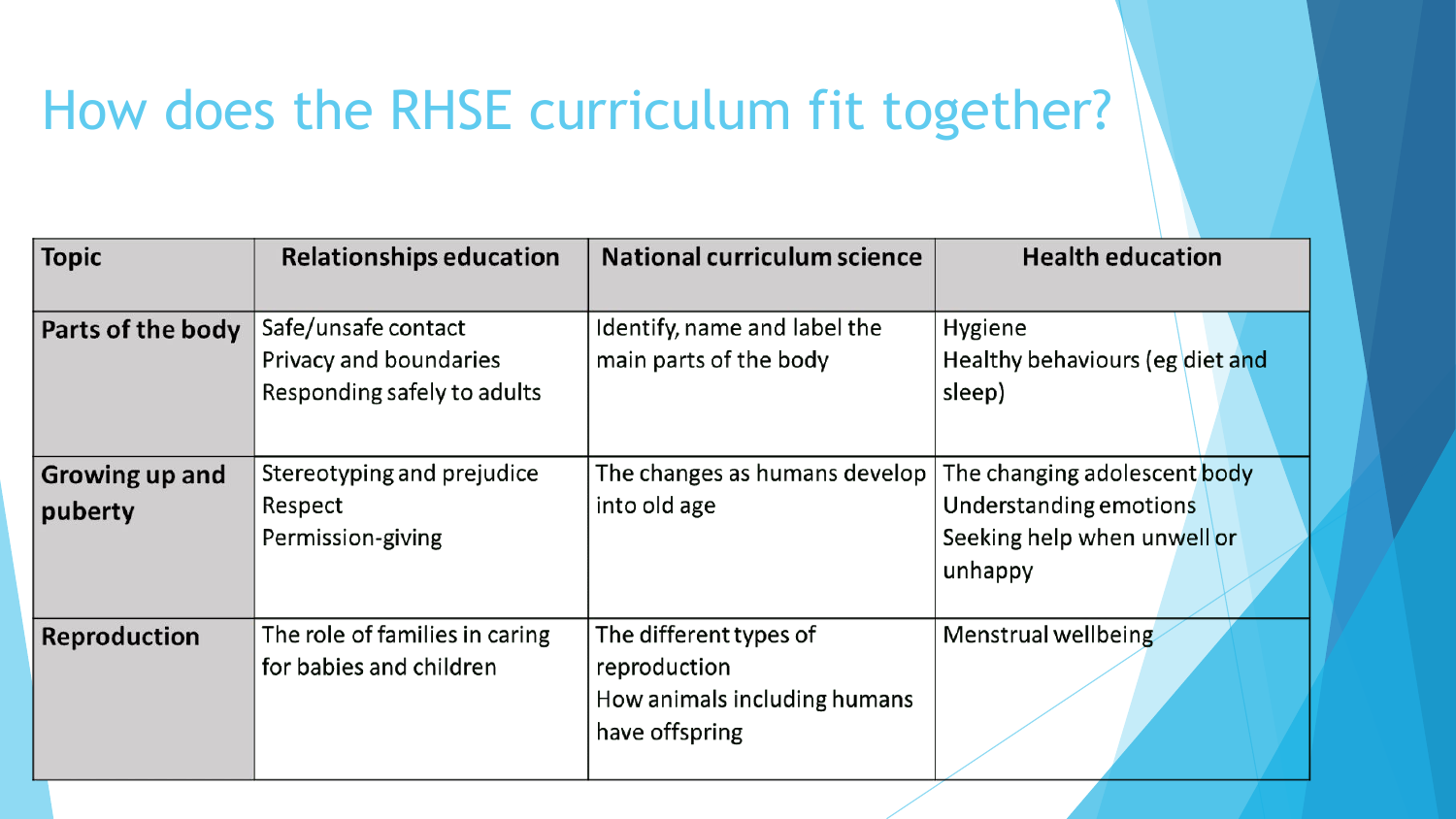#### How can you help your child at home?



#### [https://www.bbc.co.uk/newsrou](https://www.bbc.co.uk/newsround/56267456) [nd/56267456](https://www.bbc.co.uk/newsround/56267456)

BBC-Let's talk about periods Great for Boys and Girls from year 5.



About Y **Educators** Parents

#### MORE INFO. LESS WEIRD.

AMAZE takes the awkward out of sex ed. Real info in fun, animated videos that give you all the answers you actually want to know about sex, your body and relationships.

Check us out on YouTube

<https://amaze.org/> Resources for: -Sex Education -Puberty -Same sex relationships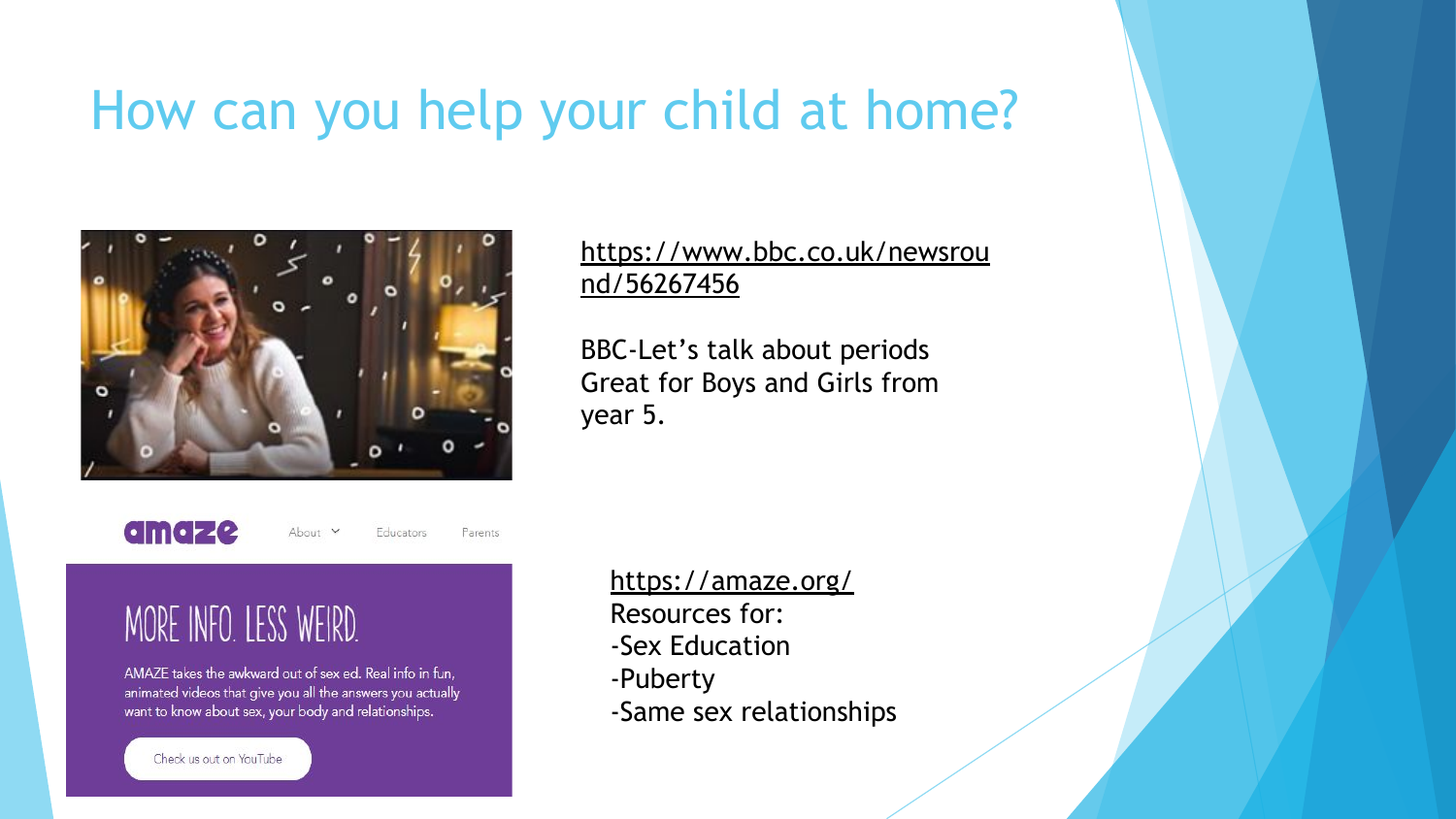# How can you help your child at home?





[https://www.fpa.org.uk/site](https://www.fpa.org.uk/sites/default/files/periods-what-you-need-to-know.pdf) [s/default/files/periods-what](https://www.fpa.org.uk/sites/default/files/periods-what-you-need-to-know.pdf)[you-need-to-know.pdf](https://www.fpa.org.uk/sites/default/files/periods-what-you-need-to-know.pdf)

Information about starting periods.

[https://www.fpa.org.uk/sites](https://www.fpa.org.uk/sites/default/files/4you-growing-up-primary-school-booklet.pdf) [/default/files/4you-growing-u](https://www.fpa.org.uk/sites/default/files/4you-growing-up-primary-school-booklet.pdf) [p-primary-school-booklet.pdf](https://www.fpa.org.uk/sites/default/files/4you-growing-up-primary-school-booklet.pdf)

Information for boys and girls going through puberty.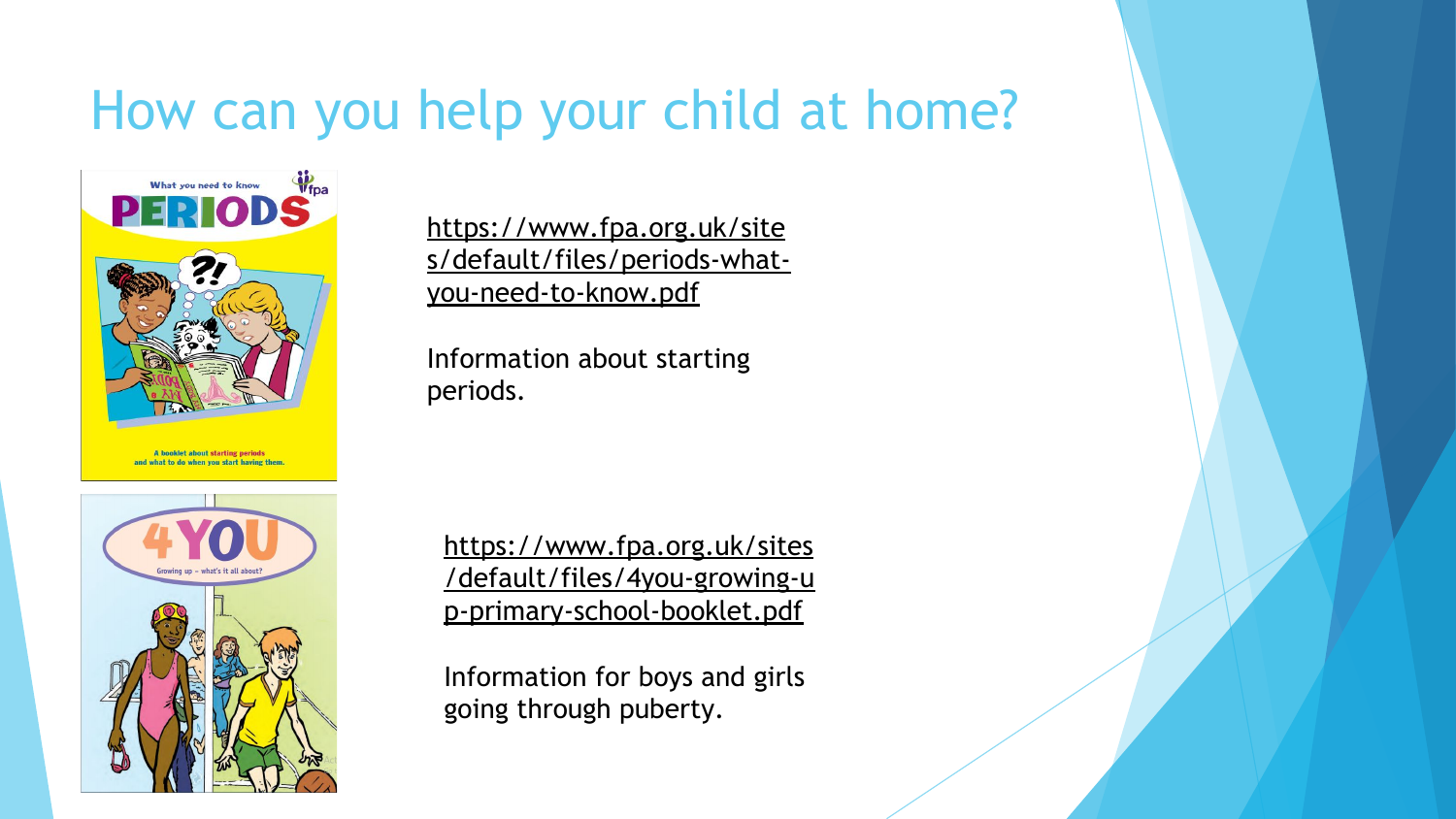# How can you help your child at home?

#### What are the PANTS rules?



[https://www.nspcc.org.uk/k](https://www.nspcc.org.uk/keeping-children-safe/support-for-parents/pants-underwear-rule/) [eeping-children-safe/support](https://www.nspcc.org.uk/keeping-children-safe/support-for-parents/pants-underwear-rule/) [-for-parents/pants-underwea](https://www.nspcc.org.uk/keeping-children-safe/support-for-parents/pants-underwear-rule/) [r-rule/](https://www.nspcc.org.uk/keeping-children-safe/support-for-parents/pants-underwear-rule/)

NSPCC-Private body parts



[https://www.pacey.org.uk/news-and-vie](https://www.pacey.org.uk/news-and-views/pacey-blog/october-2019/teaching-children-about-their-private-parts/) [ws/pacey-blog/october-2019/teaching-c](https://www.pacey.org.uk/news-and-views/pacey-blog/october-2019/teaching-children-about-their-private-parts/) [hildren-about-their-private-parts/](https://www.pacey.org.uk/news-and-views/pacey-blog/october-2019/teaching-children-about-their-private-parts/)

Information for parents on how to teach the names of the private body parts and why this is important for a child's body confidence and self esteem.